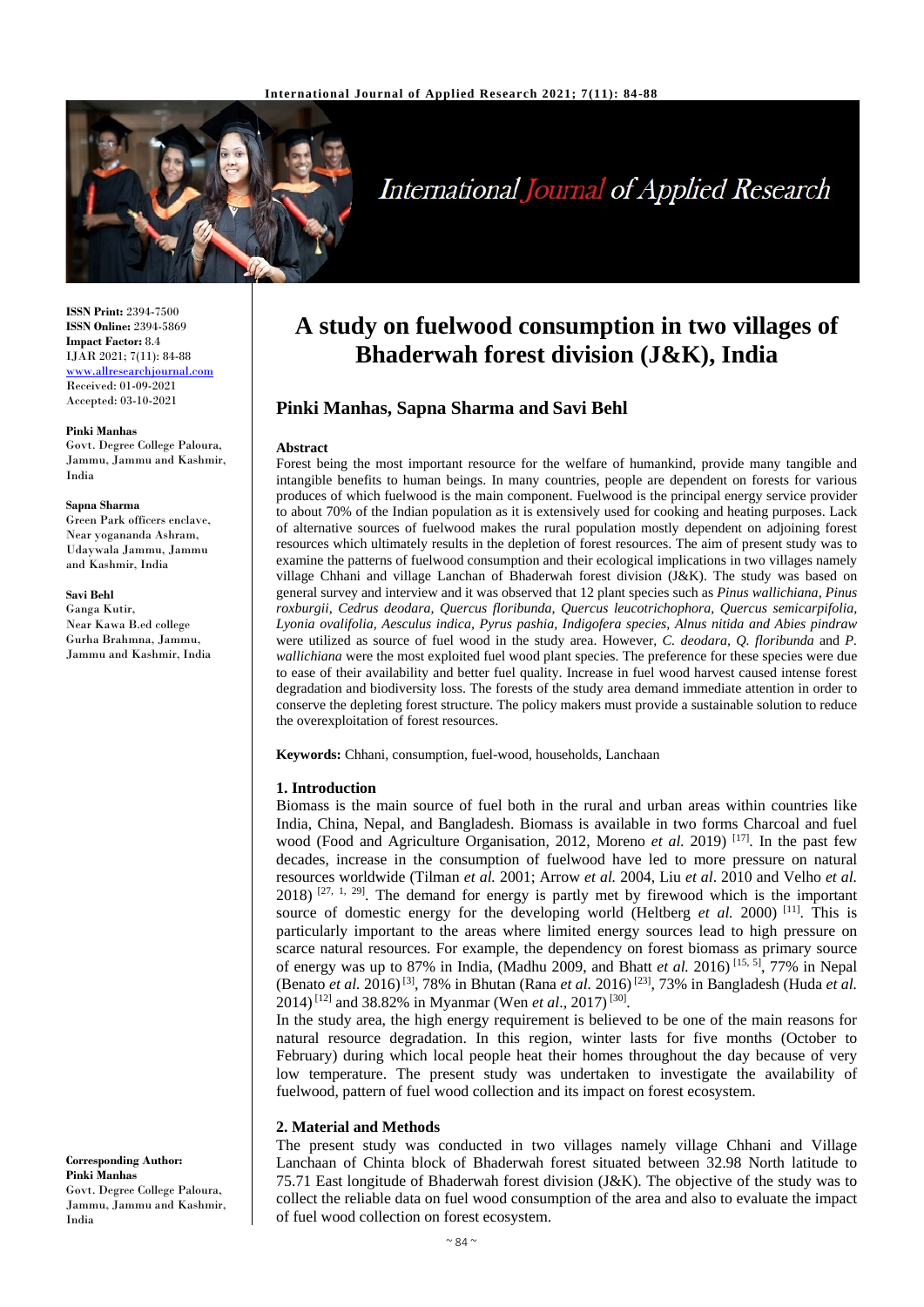Fuel wood refers to the woody material collected from trees, such as stems and large branches collected from exclusively

for fuel wood, or small branches collected as by product of fodder collection.



**Fig 1:** Forest map of Bhaderwah Forest Division showing study area marked with rugged topography comprising high ranges, steep slopes, deep valleys and sloping meadows.

The study was conducted during 2019 and 2020 and the data for fuel wood consumption was recorded during different months of the year. Two methods were used for the collection of data related to the fuelwood consumption that is general survey and interview. The information regarding fuelwood species and the quantities of wood consumed was collected during spring (March-May), summer (June to September) and winter seasons (October to February). Also the fuel wood was weighed for 50 households and families were requested to use fuelwood from already weighed. After 24 hours remaining fuelwood was weighed again thus obtaining a clear picture of how much fuel was consumed during 24 hr. The plants used as fuelwood in the area were collected and identified with the help of Taxonomic experts in the field. The information regarding other parameters like name of the village, number of households, average family size, income, distance from forest, consumption of LPG and kerosene were also collected through interview.

## **3. Results and Discussion**

Due to ever increasing population, fuelwood consumption is

increasing rapidly. For developing countries like India, fuelwood is a major energy source for people surviving at the subsistence level (Sharma,*et al.,* 2009; Negi and Maikhuri 2016) <sup>[25]</sup>. Lack of the alternative fuelwood sources makes the rural population entirely dependent on wood sources (Bhatt and Sachan, 2004)<sup>[5]</sup> and they mostly meet their demand solely from the adjoining forests (Hussain *et al.* 2017)<sup>[13]</sup>. Thus, the intense use of forest resources has put woody species in different regions of the world at risk (Dahdouh Guebas *et al*.2002 and Mushtaq *et*  al. 2010)<sup>[6, 18]</sup>.

Due to ever increasing population, fuelwood consumption is increasing rapidly in the Bhaderwah forest division. In both the villages of the study area (Bhaderwah Forest Division, J&K) about 90% of the people are totally dependent on forests. According to respondents, each day they travel a long distance (1-5 kms) to collect fuel wood. Fuel wood collected from the nearby forest is the only source of energy in this region. Commercial fuel is beyond the reach of most of the inhabitants due to poor socioeconomic conditions, inaccessibility, and limited supply of these resources.

**Table 1:** Major fuelwood species used in the villages, of Bhaderwah Forest division, J&K

| S. No  | <b>Botanical Name</b>    | Family    | <b>Altitude</b> | Category | <b>Uses</b>       | Calorific value $(kj/g)$                    |
|--------|--------------------------|-----------|-----------------|----------|-------------------|---------------------------------------------|
|        | Pinus wallichiana        | Pinaceae  | 1800-4300m      | Tree     | FW, T.BL, AI, HA  | 20.89 (usaid.gov)                           |
| $\sim$ | Pinus roxburgii          | Pinaceae  | 900-1950m       | Tree     | FW, T, BL, AI, HA | 23.23 (Thakur et al., 2016) <sup>[28]</sup> |
|        | Ouercus leucotrichophora | Fagaceae  | 1500-2400       | Tree     | FW,F,HA,AI        | 23.52(Thakur et al., 2016) <sup>[28]</sup>  |
|        | Cedrus deodara           | Pinaceae  | 1800-2300m      | Tree     | FW, HA, AI, BL    | $21.75$ (usaid.gov)                         |
|        | Quercus floribunda       | Fagaceae  | 2100-2700       | Tree     | <b>FW.F.HA.AI</b> | 22.92(Dhanai et al., 2015) <sup>[8]</sup>   |
| 6      | Ouercus semicarpifolia   | Fagaceae  | 1700-3800m      | Tree     | <b>FW.HA.AI</b>   | 23.82(Dhanai et al., 2015) <sup>[8]</sup>   |
|        | Lyonia ovalifolia        | Ericaceae | 1200-2400       | Tree     | <b>FW</b>         | 18.05(Dhanai et al., 2015) <sup>[8]</sup>   |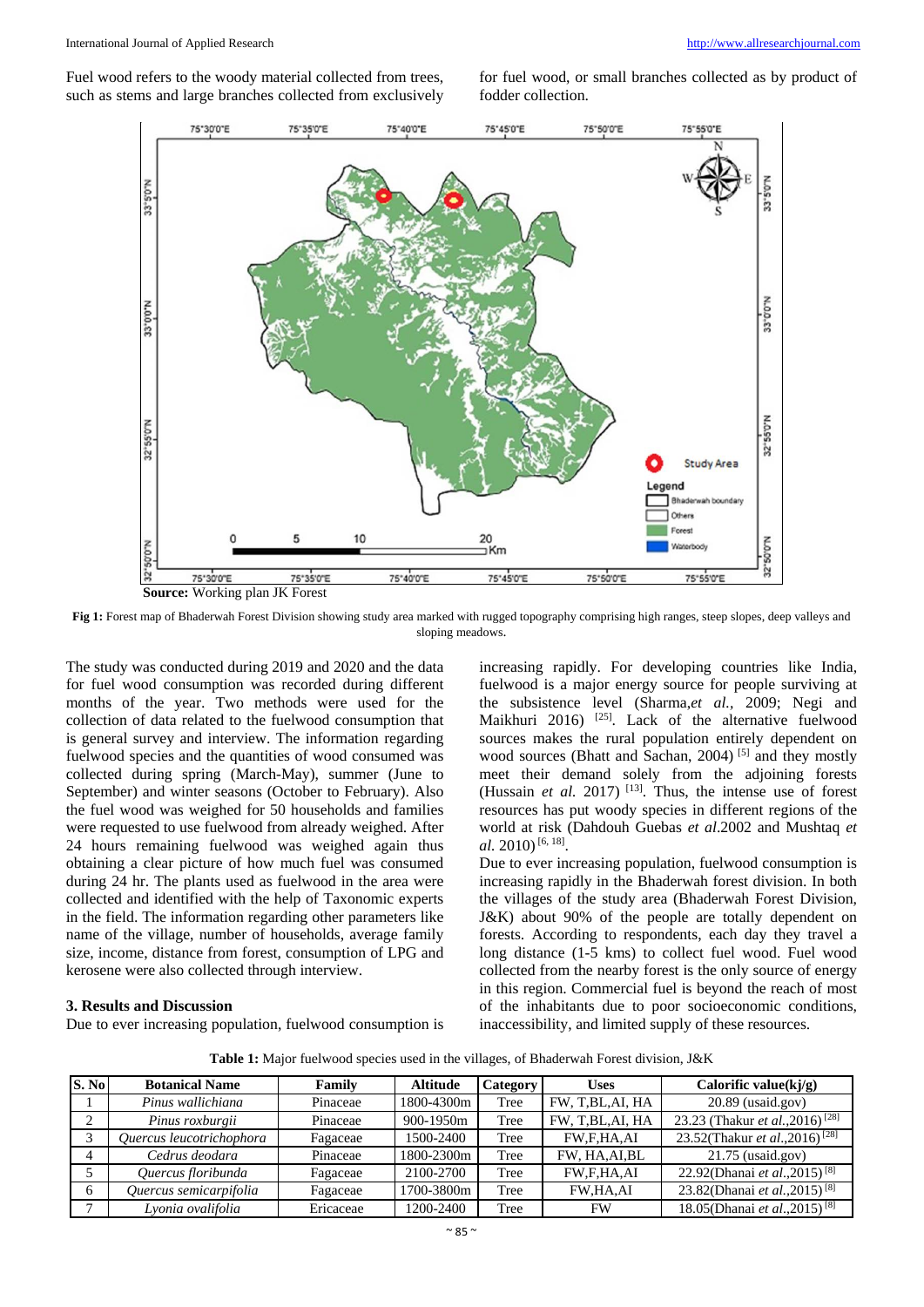|                                  | Aesculus indica    | Hippocastanaceae | 900-3000m     | Tree  | FW.M          | 18.60(Sharma <i>et al.</i> , 2009) <sup>[25]</sup> |
|----------------------------------|--------------------|------------------|---------------|-------|---------------|----------------------------------------------------|
|                                  | Pyrus pashia       | Rosaceae         | 750-1500m     | Tree  | FW. FR. F     | 19.50(Dhanai et al., 2015) <sup>[8]</sup>          |
| 10                               | Indigifera Species | Fabaceae         | $900 - 2500m$ | Shrub | FW. F         | 16.40 (indiaeng.com)                               |
| 11                               | Alnus nitida       | Betulaceae       | 1800-2800m    | Tree  | FW. F. T      | 19.22 (Thakur <i>et al.</i> 2016) <sup>[28]</sup>  |
| 1 <sub>2</sub><br>$\overline{1}$ | Abies pindraw      | Pinaceae         | 2400-3700m    | Tree  | FW. T. AI. HA | 19.17(Sharma <i>et al.</i> , 2009) <sup>[25]</sup> |

F,Fodder; FW-Fuelwood; T-Timber; AI –Agricultural Implements; HA-Household articles; M-Medicine; BM-Bedding material for livestock; FR-Fruit.

The current study showed that different plant species were used for fueling households in the villages, as the major fuel species include *P.wallichiana, P. roxburgii, C. deodara, Q.floribunda, Q. leucotrichophora, Q. semicarpifolia, Lyonia ovalifolia, Aesculus indica, Pyrus pashia, Indigofera species, Alnus nitida and Abies pindraw* were utilized as fuel wood in the study area. *However, P. wallichiana, C. deodara and Q. floribunda* were under the immense fuel wood pressure as these three plants are mostly collected from forests and used as fuel wood (Table1).

The preference of these species could be due to availability and better fuel quality. In summer the pressure on the forests for fuel collection was comparatively lesser because people did not need wood for heating purposes.

According to the forest department locals use much more wood than estimated by the department as they depend upon forests for variety of forest products like, food, fodder, agriculture, housing and variety of various minor marketable produces which can potentially degrade the forests if harvest unsustainably. The villager's dependency on forest resources subjected to severe deforestation which is the main cause of forest degradation. Baland *et al*.(2010) [2]

while studying environmental impact of Rural poverty in Rural Nepal analysed that the main cause of forest degradation is fuelwood collection. Demurger and Fournier, (2011) [7] carried out study in the Nothern China and reported the loss of forest structure due to fuelwood collection. Specht *et al.*,(2015)<sup>[26]</sup> while studying Brazilian Atlantic Forest also analysed that collection of fuelwood was the main cause of forest degradation.

During the present study it has been observed that on an average about 5021.21 tons of valuable fuel wood was used for cooking and warming houses annually. In summer season on an average each person consumed about 26kg of fuelwood per month, during spring about 35 kg and in winter about 43 kg per person was utilized. (Fig.2)

Maihkuri (1991)<sup>[16]</sup> carried out fuelwood consumption study in Arunachal Pradesh and recorded relatively high fuelwood consumption values of 90 kg/ capita/ month whereas Bhat and Sachin (2004) observed fuelwood consumption values of 58.8Kg/ Capita/ Month in Garhwal Himalaya. Bhatt *et al*.  $(2016)$  <sup>[5]</sup> observed the change in fuelwood consumption during different seasons in eastern Himalayas.



**Fig 2:** Average seasonal fuelwood consumption/ person (kg) in Village Chhani and Village Lanchaan of Bhaderwah forest Division (J&K)

The present study revealed that the region is suffering from constant deforestation and soil erosion which is threatening the regions biodiversity. The use of fuel wood as the primary source of energy is the main cause of severe deforestation in the region. In village Lanchaan it was observed that 96% of the respondents were using fuelwood for cooking purposes, 84% of the respondents used forests for their timber about 42% of the respondents were collected medicinal plants from forests for domestic use and about 20 % of the villagers sell the wood for the income. Whereas in village Chhani the percentage use of fuel wood was 80 %, timber 35 % and medicinal plants 35 % only 12% of the villagers sell wood for cash income. Negi *et al*. (2018) [21] also have similar findings while studying fuelwood diversity and consumption patterns in cold desert (Kailash Sacred Landscape) part of Indian Himalaya.

The study indicated that dependency on forests was more in village Lanchaan as compared to village Chhani. Due to high literacy rate and high living standard of most of the households of village Chhani, the individuals are using other sources of energy like electricity and LPG for cooking and heating. Whereas in village Lanchaan, it was observed that firewood was mainly used for cooking and heating and electricity was mostly used for lightening and sometime for cooking and heating water. Heating devices in 97 % of the households were the same (Table 2.) Ouedraogo (2006) <sup>[22]</sup> investigated on household energy preferences for cooking in urban Burkina Fasom, Nigeria, and observed that the domestic demand and choice for energy resources were strongly related to their household income.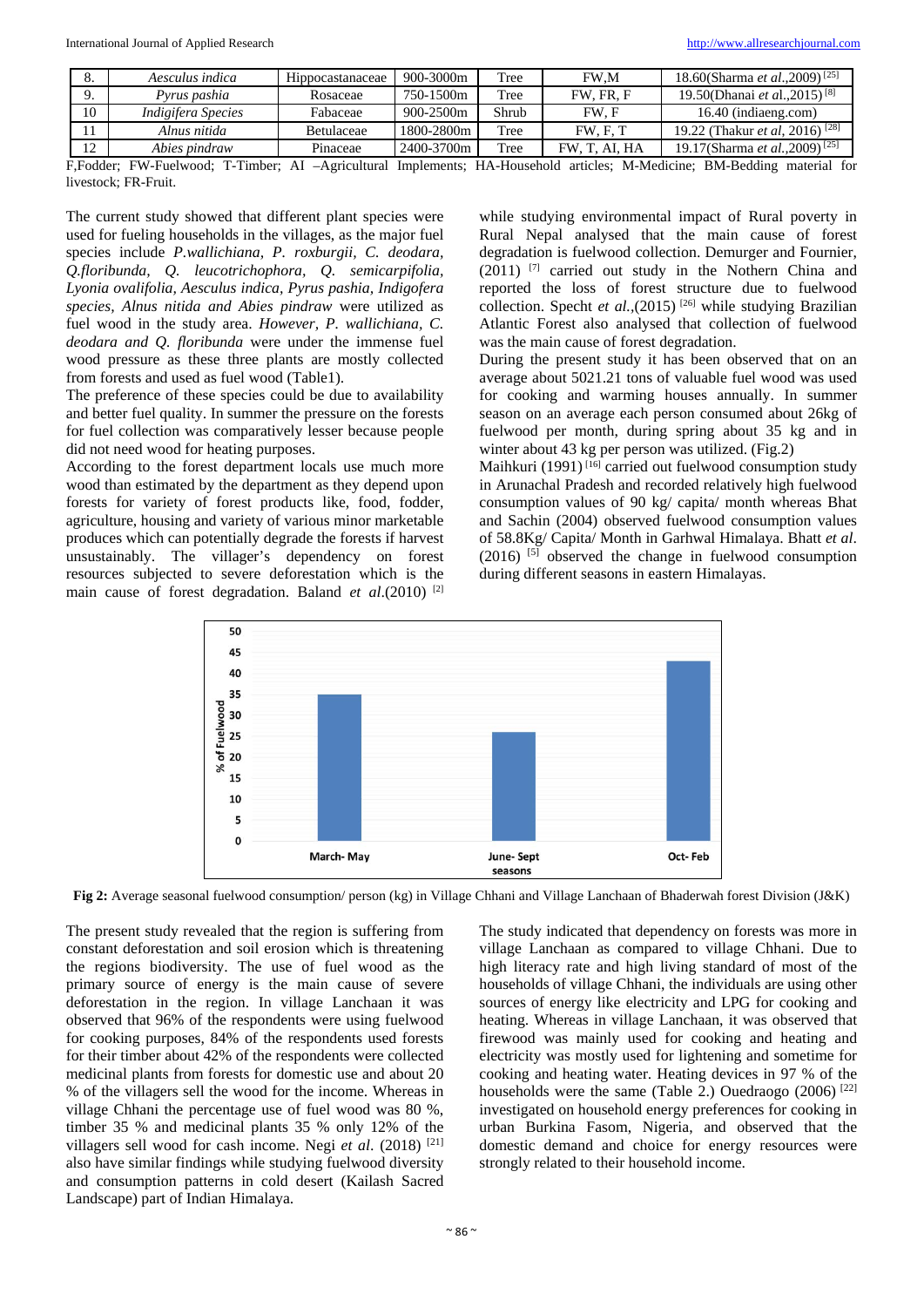| <b>Parameter</b>                                     | Villages of the study area |                                 |                                 |  |  |
|------------------------------------------------------|----------------------------|---------------------------------|---------------------------------|--|--|
| Name of Village                                      |                            | Village A (Lanchaan)            | Village B(Chhani)               |  |  |
| Number of households                                 |                            | 167                             | 244                             |  |  |
| Average Family Size                                  |                            | 5 to 6 (Min-1; Max. 8)          | 5 to 6 (Min-1; Max. 8)          |  |  |
| Average Income /household/ month                     |                            | 6544 (min 500; Max 35000)       | 20,511(min.1500; Max, 60,000)   |  |  |
| Name of Nearby Forests                               |                            | Jai Forest and Lanchaan Forests | Trabi forest and Thridal Forest |  |  |
| Average Distance of households from the forets (Kms) |                            | $3.07$ (Min:0.2; Max.:5)        | $2.11$ (Min: 0; Max. 4)         |  |  |
| Fuelwood Extracted from the forests                  | 96%                        |                                 | 84%                             |  |  |
| Amount of Average fuel wood consumption per          | summer                     | 8.7 kg (Min :5; Max.: 12)       | 6.3(Min; 2; Max. 12)            |  |  |
| day(Kg)/household                                    | winter                     | 13.2Kg (Min:7; Max. 15)         | 9.1 (Min. 5 and max. 15)        |  |  |
| Average LPG consumed per household/year(L)           | 31.2                       |                                 | 68.6                            |  |  |
| Average Kerosene consumed/household/month(L)         |                            | 4.3                             | 6.5                             |  |  |
|                                                      |                            |                                 |                                 |  |  |

**Table 2:** A general profile of the villages of Bhaderwah Forest Division (J&K).

Fuelwood collection is important for local people of the Bhaderwah Forest division (J&K). as the other resources are insufficient and forest degradation is happening at a faster rate. Gera *et al.* (2017)<sup>[10]</sup> at Dehradun (Utrrakhand) and Sassein and Sheil,  $(2013)$ <sup>[24]</sup> at Uganda also observed insufficient forest resources and environmental degradation. This in turn affects the forest functioning and its ability to provide important resources for local population in the long run. As the population increases, demand for fuelwood is likely to grow that may lead to further forest degradation both in intensity and extent. In the study area (Bhaderwah Forest Division), roads and new buildings are also being constructed, the villages are expanding which will certainly be an addition leading to the degradation of forest ecosystem.

**4. Conclusion:** It was analysed that due to poor availability of other alternatives to fuelwood, the dependency on forests was more in village Lanchaan as compared to Village Chhani of Bhaderwah forest division(J&K). Due high literacy rate and high living standard of most of the households of village Chhani, the individuals used other sources of energy like electricity and LPG for cooking and heating. Though the energy consumption differed in these two villages but some general patterns can be observed. It was also observed that to save energy, all the household members lived in the same room during winter. Also these villages had weak infrastructure and because of harsh climatic conditions there is dependency on forests. As the pressure on forests are increasing for fuelwood and other developmental activities, incentives for sustainable forest use that build on local people's perception for cost and benefit are urgently required.

# **5. References**

- 1. Arrow K, Dasgupta P, Goulder L, Daily G, Enrich D, Heal G *et al*. Are we consuming too much?, Journal of Economic Perspective 2004:18:147-172.
- 2. Baland J, Bardhan Das S, Mookhrjee D, Sarkar R. The Environmental impact of poverty: Evidence from firewood collection in rural Nepal. Economic Development and Cultural Change 2010;59(1):23-61.
- 3. Benato A, Pezzuolo A, Stoppato A, Mirandola A, Pandey S. Improvement of the Energy System of a Nepali Village through Innovative Exploitation of Local Resources. Energy Procedia 2016;101:790-797.
- 4. Bhat BP, Sachan MS. Fuelwood consumption along the altitudinal gradient in Mountain villages of India. Biomass and Bioenergy 2004;27:69-75.
- 5. Bhatt BP, Rathore SS, Lemtur M, Sarkar B. Fuelwood energy pattern and biomass resources in Eastern Himalaya. Renewable Energy 2016;94:410-417.
- 6. Dahdouh-Guebas F, Kairo LP, Jayatissa S, Cannicci Koideni. An Ordination Study to view vegetation structure dynamics in Disturbed and undisturbed Mangroove Forest in Kenya and Srilanka. Plant Ecology 2002;161:123-135.
- 7. Demurger S, Fournier M. Poverty and Firewood consumption: A case study of rural households in Nothern China. China Econ. Rev. 2011;22(4):512-523.
- 8. Dhanai R, Negi RS, Singh S, Parmer MK. Fuelwood consumption by Villagers in different altitudinal gradient: A case study of Takoligarh watershed of Gharwal Himalyas, India, International J. Of current Engineering and technology 2015;5(1):72-80.
- 9. Food Agriculture Organisation Fuelwood Survey, 2012. Http//www.fao.org.
- 10. Gera M, Jiju JS, Yadav S, Kumar S. Emissions Reduction Due To Avoidance of Forest Degradation: A Pilot Study, Indian For 2017;143(9):915-920.
- 11. Heltberg R, Arndt TC, Sekhar NU. Fuelwood Consumption and Forest Degradation: a household Model for domestic energy substitution in rural India. Land Economics 2000;76(2):213-232.
- 12. Huda ASN, Mekhilef S, Ahsan A. Biomass energy in Bangladesh: Current status and prospects. Renewable and Sustainable Energy Reviews 2014;30:504-517.
- 13. Hussain A, Dasgupta S, Bargali HS. Fuelwood consumption patterns by semi-nomadic pastoralist community and its implication on conservation of Corbet Tiger Reserve, India. Energy Ecology and Environment 2017;2(1):49-59.
- 14. Liu S, Lostanza R, Farber S, Troy A. Valuing Ecosystem services. Theory and Practice and the need for a transdisciplinary synthesis, Annuals for New York Academy of Sciences 2010;1185:54-78.
- 15. Madhu V. Valuation of forest ecosystem services in Uttarakhand Himalayas for setting mechanisms for compensation and rewards for ecosystem services for communities conserving forests of Uttarakhand State. XIII World Forestry Congress. Buenos Aires: Argentina 2009.
- 16. Maihkuri RK. Fuelwood consumption pattern of different tribal communities living in North East India. Biresources Technology 1991;35:291-296.
- 17. Moreno MAP, Manzano ES, Moreno AJP. Biomass as Renewable Energy: Worldwide Research Trends. Sustainability 2019:11:863.